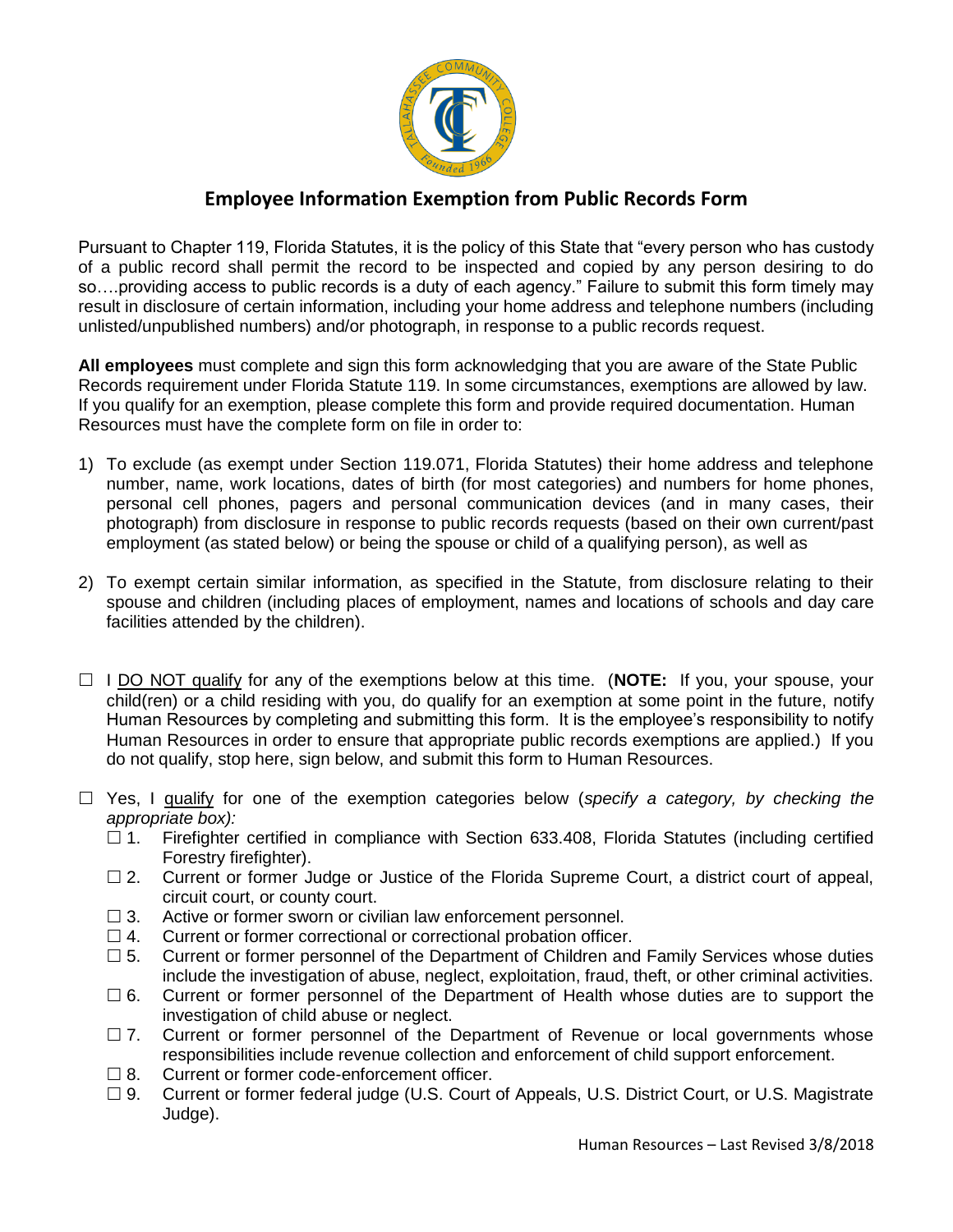- $\Box$  10. Current or former state attorney, assistant state attorney, statewide prosecutor, or assistant statewide prosecutor.
- □ 11. Current or former U.S. prosecutor (U.S. attorney or assistant U.S. attorney), Section 119.071(5), Florida Statutes.
- □ 12. Current or former Human Resources/Labor Relations/Employee Relations director, assistant director, manager, or assistant manager of any local government agency or water management district, whose duties include(d) hiring and firing employees, labor contract negotiation, administration, or other personnel-related duties.
- $\Box$  13. General magistrate, special magistrate, judge of compensation claims, administrative law judge of the Division of Administrative Hearings, or child support enforcement hearing officer.
- □ 14. Current or former Guardians Ad Litem, under Section 39.820, Florida Statutes.
- $\Box$  15. Current or former juvenile probation officers, juvenile probation supervisors, detention superintendents, assistant detention superintendents, juvenile justice detention officers I and II, juvenile justice detention officer supervisors, juvenile justice residential officers, juvenile justice residential officer supervisors I and II, juvenile justice counselors, juvenile justice counselor supervisors, human service counselor administrators, senior human services counselor administrators, rehabilitation therapists, and social services counselors of the Department of Juvenile Justice.
- $\Box$  16. Current or former public defenders, assistant public defenders, criminal conflict and civil regional counsel, or assistant criminal conflict and civil regional counsel.
- $\Box$  17. Current or former investigators or inspectors of the Department of Business and Professional Regulation.
- $\Box$  18. Current or former member of the Armed Forces of the United States, a reserve component of the Armed Forces of the United States, or the National Guard, who served after September 11, 2001.
- $\Box$  19. Current or former impaired practitioner consultants (this program assists the Department of Health and the Department of Business and Professional Regulation in determining whether licensees who have experienced a substance abuse or mental or physical health impairment are safe to practice) who are retained by an agency or current or former employees of an impaired practitioner consultant whose duties result in a determination of a person's skill and safety to practice a licensed profession.
- $\Box$  20. Current or former personnel of the Department of Health whose duties include, or result in, the determination or adjudication of eligibility for social security disability benefits, the investigation or prosecution of complaints filed against health care practitioners, or the inspection of health care practitioners or health care facilities licensed by the Department of Health.
- $\Box$  21. County tax collector.
- $\square$  22. Current or former non-sworn investigative personnel employed by the Department of Financial Services whose duties include the investigation of fraud, theft, workers' compensation coverage requirements and compliance, other related criminal activities or state regulatory requirement violations.
- $\Box$  23. Current or former emergency medical technicians or paramedics certified under Chapter 401, Florida Statutes.
- $\Box$  24. Current or former personnel employed in an agency's office of inspector general or internal audit department whose duties included auditing or investigating waste, fraud, abuse, theft, exploitation or other activities that could lead to criminal prosecution or administrative discipline.

## **EXEMPTION based on a category 1-24 above (select one):**

- $\Box$  I am the person described.
- $\Box$  I am the spouse of the person described.
- $\Box$  I am the child of a person described (except for Category 18).